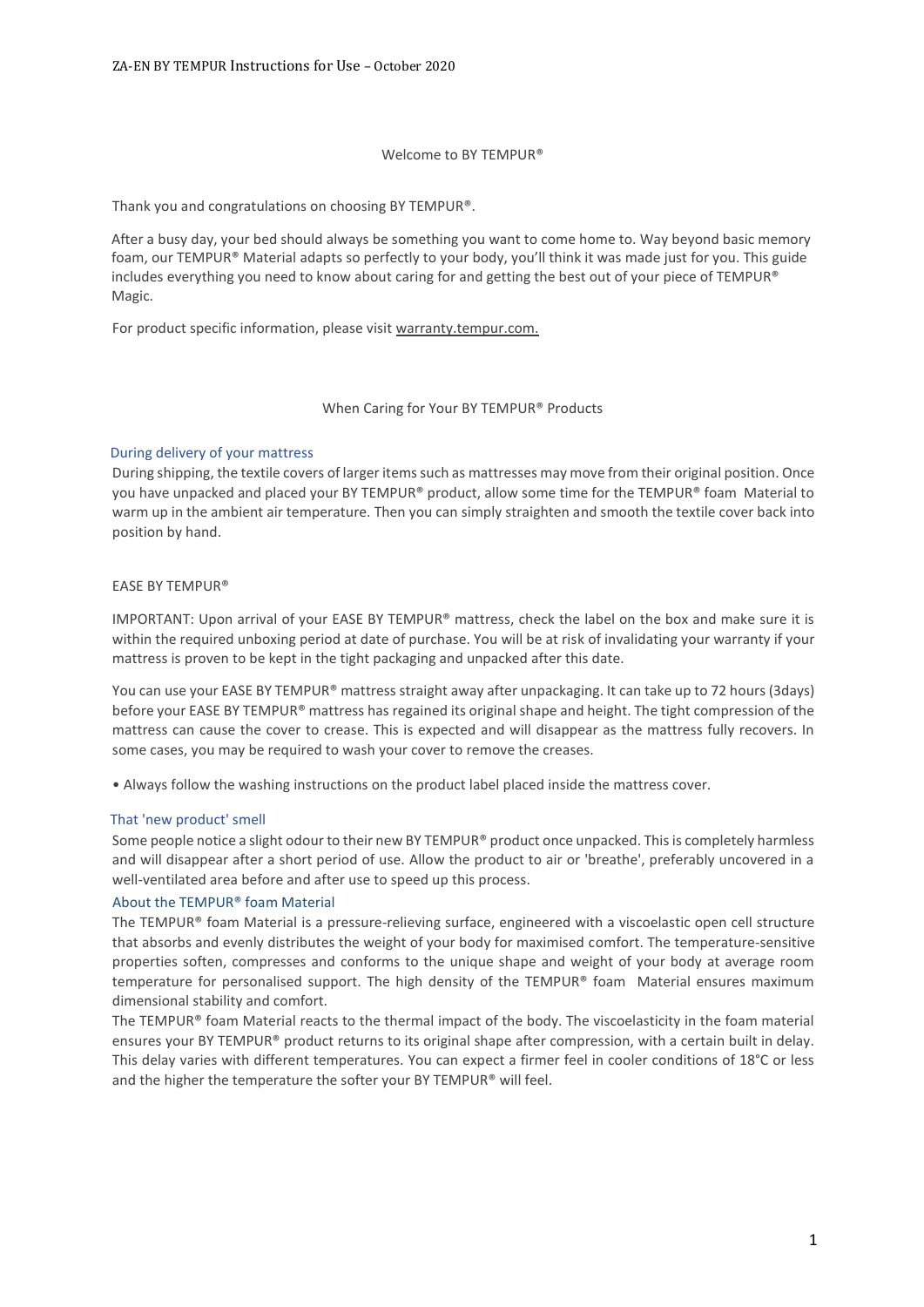## Getting Used to The Feel

If your previous mattress or pillow used more traditional methods of support such as springs, feathers and/or fiber, it is likely your BY TEMPUR® products will initially feel different. The unique pressure-relieving properties of the TEMPUR® foam Material, can take some time for the body to adjust and get used to.

## The break-in period

## ONE BY TEMPUR® MATTRESS

The more time you spend on or in bed: resting, reading or watching TV, the better. The extra movement will help the cells in the TEMPUR® foam Material to open. As they open, the cells 'breathe' and respond more rapidly to weight and temperature, but they will return to their original shape. To the user it may feel like the mattress is getting softer, but in fact there is no change to the pressure- relieving properties of your product.

### No Need to Flip

Advances in TEMPUR<sup>®</sup> technology have resulted in keeping maintenance to a minimum. Each mattress model has a build-up of multiple layers, so you sleep on the top side only.

To prolong the life of our products, from time to time you can rotate your mattress head to foot.

### BY TEMPUR® PILLOWS

• During the first 2-3 weeks of ownership, it can help to use the pillow as a cushion during the day to improve the support and pressure-relieving benefits delivered when you are sleeping.

### Moving, transport, storage and disposal

- Unless otherwise stated BY TEMPUR® products should NOT be bent or pressed out of their original shape, as you risk damaging the foam material and losing all the properties and benefits it brings.
- Due to the nature of the foam material in BY TEMPUR® products it can become slightly compressed during transportation or storage. This is expected, the product will return to its normal size after a short time in room temperature.
- BY TEMPUR® products should be stored in their original shape.
- BY TEMPUR® Mattresses must be stored flat, ideally in the original packaging (not possible to reuse EASE BY TEMPUR® mattress packaging)
- BY TEMPUR® products should be stored in a dry environment (maximum 65% relative humidity).
- For disposal of your used product please refer to the local authority within your country.

### Symbols

The following symbols are used on product, packaging or in this manual.

| Manufacturer                   | Manufacturing date                                                                                  | LOTI<br>Lot<br>number           | CE marked<br>as class I medical<br>devices in accordance<br>with the requirements<br>of MDR (EU) 2017/745 |
|--------------------------------|-----------------------------------------------------------------------------------------------------|---------------------------------|-----------------------------------------------------------------------------------------------------------|
| <b>MD</b><br>Medical<br>device | $\bullet$ $\bullet$ $\uparrow$ UP<br>orientation<br>Product<br>printed on<br>mattress<br>foam cores | Consult<br>Instructions for Use | Avoid open<br>flame                                                                                       |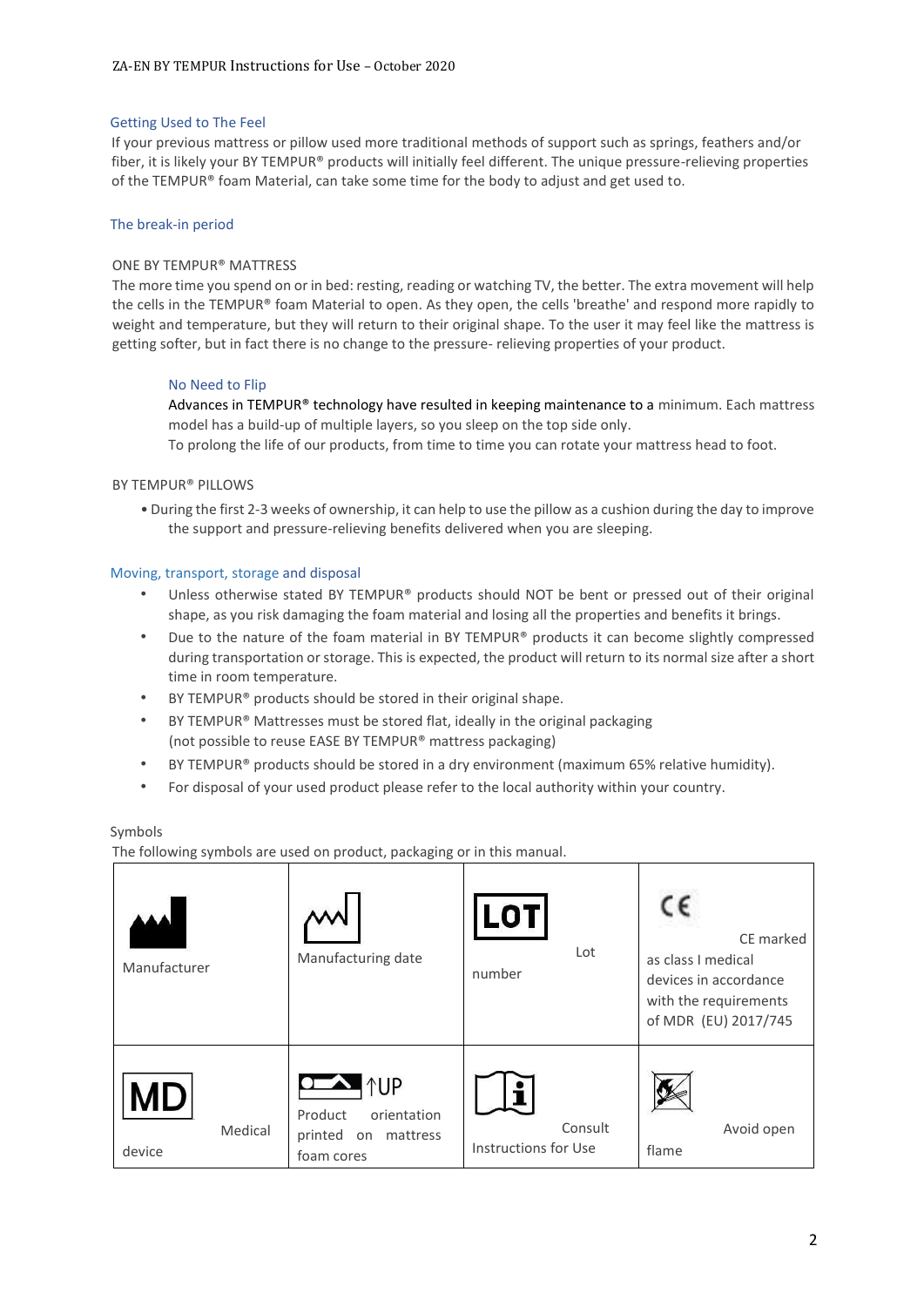| $\circ$<br>یگیم | Humidity | $\sim$<br>$\ddot{\phantom{0}}$ |          |  |
|-----------------|----------|--------------------------------|----------|--|
|                 |          |                                | Keep dry |  |
| limit           |          |                                |          |  |

CE marking

Many BY TEMPUR® products are classified as Medical Device, class I and CE marked in accordance with MDR (EU) 2017/745.

Please check the product label placed inside the textile cover to see if the product you have purchased is CE marked.

The intended use of the CE marked products is to prevent or reduce the risk of developing pressure ulcers in adults. This effect is obtained thought the pressure redistributing properties of the TEMPUR® foam Material.

The CE marked products are intended for home care. It is important that immobilized users are repositioned on a regular basis.

The CE marked BY TEMPUR® mattresses and mattress toppers are suitable for weights up to 150 kg.

In case of a serious incident with the product, the manufacturer and competent authority in the user´s home country must be informed.

To report an incident to the manufacturer please report the incident as a warranty complaint by following the instructions specified in the "warranty" section of this manual.

### Please note additional instructions for use

#### Warnings and precautions

The following symbol and text will be used to draw your attention to possible dangerous and undesirable situations. Please be aware that failure to comply with these instructions may results in critical injuries or damage to the product.

| <b>WARNING</b>   | Be aware of situations or practices that may cause death or<br>critical injuries                    |
|------------------|-----------------------------------------------------------------------------------------------------|
| CAUTION          | Be aware of situations or practices that may cause moderate or<br>minor injuries                    |
| <b>IMPORTANT</b> | Be aware of situations or practices that could result in damage to<br>the product or other property |

 $\overline{\Delta}$  Warning: Do not leave infants, young children or the elderly unattended on the mattress or pillow if they can't easily turn over by themselves.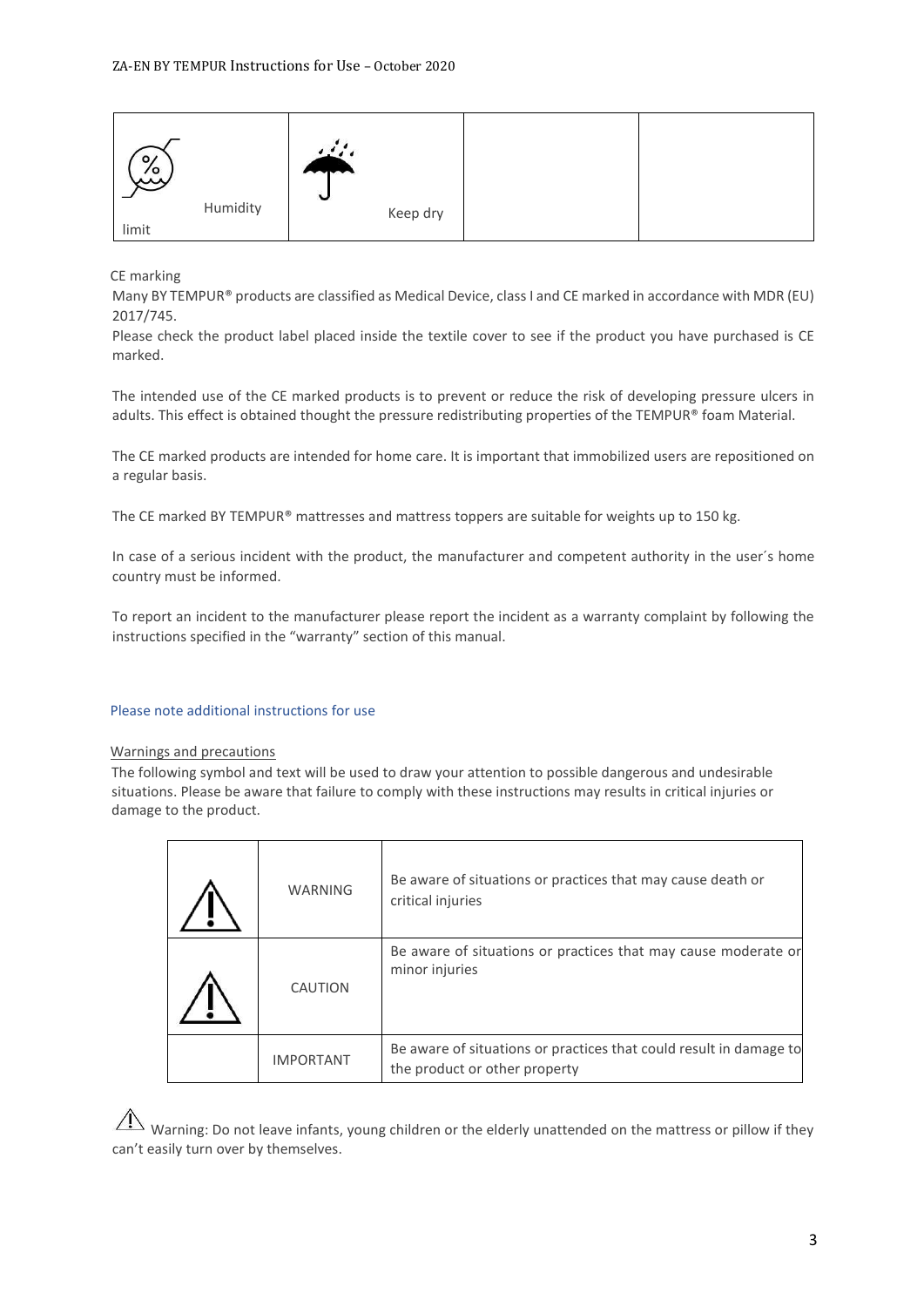$\hat{A}$  Warning: It is important that immobilized users are repositioned on a regular basis.

Carelessness causes fire – we strongly recommend not to smoke in bed or while using the products.

Warning: Risk of fire: keep products away from open flames.

 $\overline{\Lambda}$  Caution: Do not use bed pads on BY TEMPUR® mattresses as they can reduce the pressure relieving properties. To secure optimum support we suggest using a sheet directly on the mattress.

 $\sqrt{1}$ Caution: Please note TEMPUR® foam Material works best in response to the natural warmth of the user, therefore an electric blanket and/or hot water bottle is not recommended. The heat from an electric blanket will temporarily offset the temperature sensitivity in the TEMPUR® foam Material. However, if the user would still prefer to use an electric blanket, we suggest doing so over a separate sheet and avoiding direct contact with the TEMPUR® foam Material. o IMPORTANT: Always follow the instruction for use from the supplier of the electrical blanket. o IMPORTANT: If your hot water bottle should develop a leak which wets, stains or damages your mattress it will invalidate your warranty.

# IMPORTANT:

- BY TEMPUR® mattresses must always be placed on a ventilated base, e.g. springs or slats to prevent moisture from accumulating in the mattress.
- Do not use a BY TEMPUR® pillow with wet hair, as the foam material will get damaged
- Do not fold, bend or press your BY TEMPUR® product into shape as there is risk of damaging the foam material
- Do not alter or repair your product it will invalidate your warranty.

# Cleaning and maintenance

• Most textile covers can be removed and washed. Please follow the specific cleaning instruction for your product on the product label located inside the textile cover.

# IMPORTANT:

- Do not wash the TEMPUR® foam material.
- Do not steam-clean or dry-clean the TEMPUR® foam material.

# IMPORTANT

The BY TEMPUR® products must be regularly ventilated to remove moisture.

 $\Lambda$  Caution: After washing the textile cover please ensure mattress textile cover is replaced according to the orientation printed on the side of the mattress foam core. The TEMPUR® foam material that provides maximized comfort and pressure relief is only on the top-side of the core.

# Technical Product information

- BY TEMPUR® products are available in several different sizes. Product weight depend on product size. Further information is available upon request.
- Constituent materials see product label, which is located inside the textile cover.

# Fire safety standards

 $\Lambda$  Warning: Risk of fire: keep products away from open flames